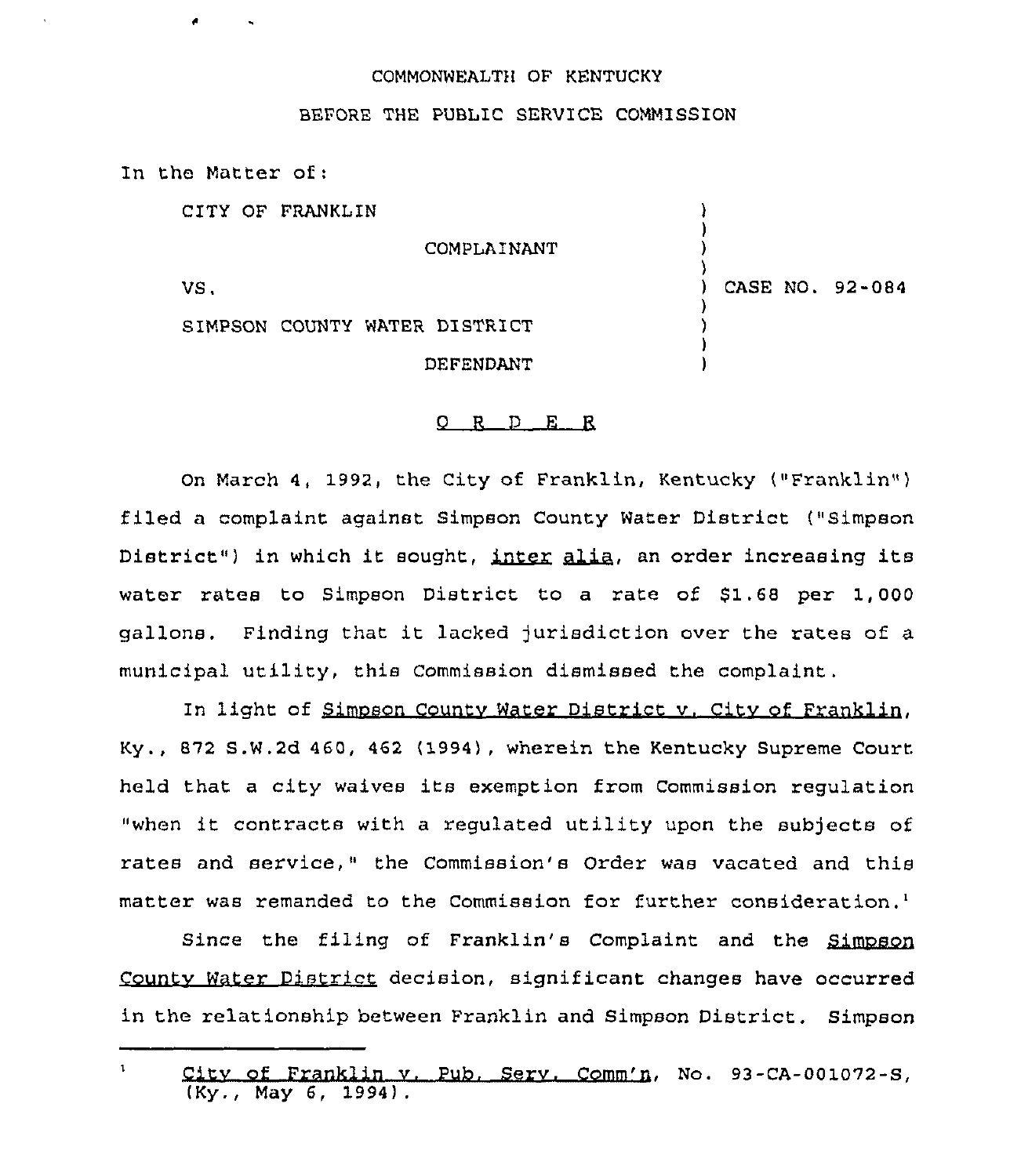District now purchases the bulk of its water requirements from White House Utility District. Franklin supplies wator to Simpson District only "on a very limited and as needed basis."<sup>2</sup> Given Simpson District's limited purchases, the importance of Franklin's rate for water service for future use has lessened.

Simpson District has placed far greater emphasis on the ratas which Franklin has previously charged. It has moved for recovery of approximately \$184,948.95 allegedly overcollected since April 23, 1993. Simpson District argues that Franklin has charged rates since that date which have not been approved by the Commission and which are thus unlawful.

Before requiring either party to incur the expense of lengthy proceedings on Franklin's proposed rates, the Commission finds that it should first address whether any decision on Franklin's proposed rates can be applied retroactively. The answer to this issue will resolve Simpson District\*s motion to recover overpayments and may assist in resolving any dispute on prospective application of the proposed rates.

IT IS THEREFORE ORDERED that:

 $\bullet$ 

 $\mathcal{A}_{\mathbf{X}}$ 

1. The parties shall within <sup>30</sup> days of the date of this Order submit written briefs on the following issues:

<sup>s</sup> Is the Commission limited to setting Franklin's rates on <sup>a</sup> prospective basis7

 $-2-$ 

 $\overline{2}$ Letter from Robert D. Wilkey (legal counsel for city of Franklin) to Don Mills (Public Service Commission Executive Director) (Mar. 8, 1995) .